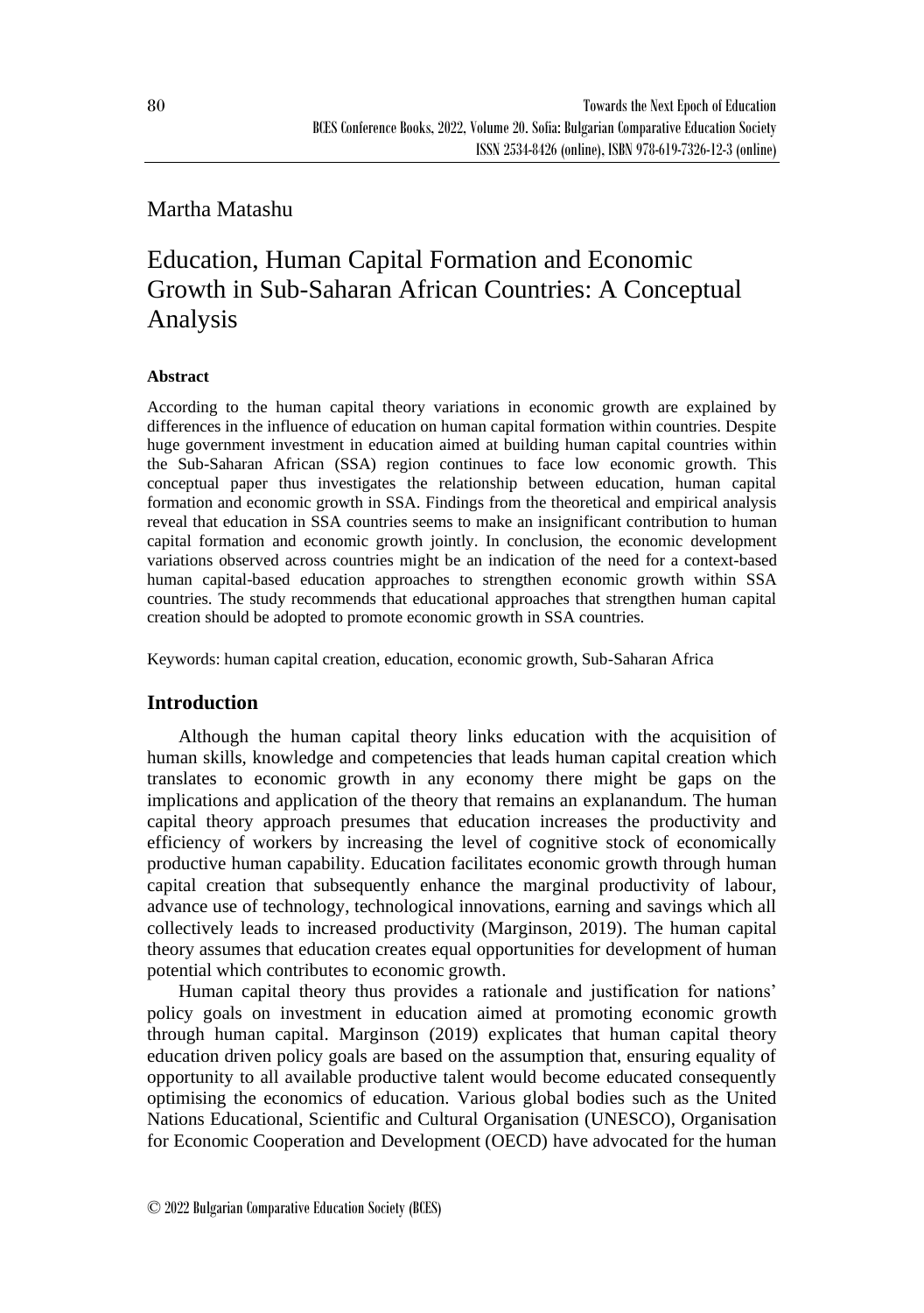capital approach. Nonetheless, Marginson (2019) argued that despite the prominence and dominance of human capital approach in public policy there might be wide a gap between what is the envisaged application and implications in theory and the real world and societies.

Economic growth in SSA region is slower than in most regions. The United Nations Conference on Trade and Development (UNCTD) (2021) report shows that 33 least developing countries (LDCs) out of the 46 LDCs are from Africa and SSA region largely. An analysis of UCTD reports since 1971 the majority of LDCs are from the SSA region. LDCs states are deemed to be highly disadvantaged in their development process, structural, historical and also geographical reasons. This means that most SSA countries continue to be faced with vulnerable developmental and structural processes. Given that many countries in SSA are experiencing slow economic growth and yet it appears that it is impossible for any country to achieve economic growth without the necessary education that fosters human capital it is imperative for this study to explore the relationship between education, human capital creation and economic growth.

#### **Educational philosophies and principles**

According to Booyse and Du Plessis (2014) educational approaches are founded on different philosophies that determine and influence the purpose and intended implication of the curriculum, learning as well as the teacher approach. This means scientific theories provide theoretical insights and knowledge that influence education systems and practices.

Table 1 shows various philosophical approaches that underpin educational outcomes and its implication to teachers and learners in the educational process of teaching and learning. Booyse and Du Plessis (2014) explain that educational pedagogies are predominantly, behaviouristic, naturalistic and humanistic approaches. Wortham (2003) posits that those theories of education rest on the conception of human nature. Based on the conception of human nature underlying these theories the educational philosophies have their foundations. A naturalistic educational approach assumes that all rational beings have different intelligences that can be stimulated through using different learning approaches. Granger (1996, p. 87) describes the "multiple intelligences as variability in respect to the efficiency of the sensory input mechanism from person to person but the biochemistry/biophysics for recording, retrieval, filing and processing would essentially be the same would neither work nor not work". A behaviourist educational approach to teaching is considered as a systematic way of shaping the student's behaviour as such teaching and learning theories focus on reinforcing the desired behaviour (Wortham, 2003). In principle, behaviourist educational approach seeks to condition the student to produce the behavioural results. There is a consensus amongst education theorists that education should lead to productive livelihoods. However, it appears the challenges remain of the formulation of educational approaches that integrate human capital theoretical principles to the end of achieving economic growth.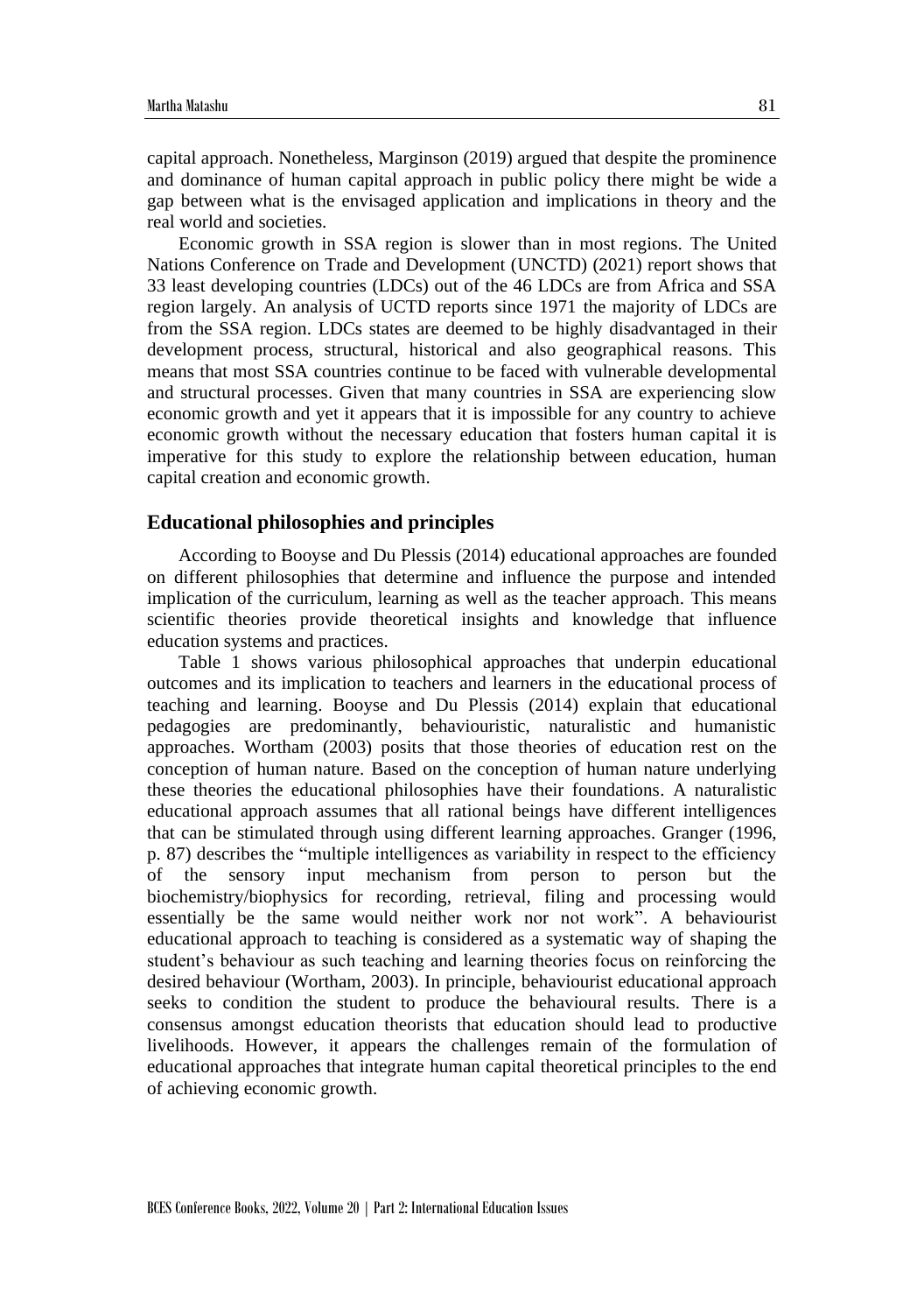| Approach                   | <b>Behavioural</b>                                                                                                                                                        | <b>Academic</b>                                                                                                                                                                                                       | Humanistic                                                                                                                                                                                                                                         | <b>Naturalistic</b>                                                                                                  |
|----------------------------|---------------------------------------------------------------------------------------------------------------------------------------------------------------------------|-----------------------------------------------------------------------------------------------------------------------------------------------------------------------------------------------------------------------|----------------------------------------------------------------------------------------------------------------------------------------------------------------------------------------------------------------------------------------------------|----------------------------------------------------------------------------------------------------------------------|
| Purpose                    | Relies on technical<br>and scientific<br>principles<br>Paradigms, models,<br>logical positivist,<br>conceptual<br>empiricists rational<br>scientific                      | Knowledge content<br>traditional<br>intellectual.<br>simplistic, rooted in<br>philosophical and<br>intellectual works                                                                                                 | Non-scientific<br>creative problem<br>solving,<br>progressive<br>philosophy and<br>child centred<br>movement, meets<br>demand of the<br>society                                                                                                    | Creative problem<br>solving, pragmatic,<br>cooperative<br>curriculum                                                 |
| Curriculum<br>implications | Knowable<br>components that<br>can be selected and<br>organised                                                                                                           | Curriculum<br>development is<br>systematic process<br>directed by<br>academic<br>rationality and<br>theoretical logic                                                                                                 | Curriculum<br>development is<br>subjective, personal<br>emphasises self-<br>efficiency                                                                                                                                                             | Same curriculum<br>elements of the<br>academic<br>experience-based<br>and technological<br>approaches can be<br>used |
| Learning<br>approach       | Learners are<br>significant<br>influenced by their<br>learning<br>environment and<br>their context                                                                        | Direct instruction<br>where the teacher is<br>in control of the<br>content and the<br>sequence of the<br>information that<br>students receive<br>Student focus on<br>assimilating<br>information<br>through listening | Learners are highly<br>motivated to learn<br>and assume<br>responsibility for<br>their own learning                                                                                                                                                | There is ongoing<br>participation forms<br>specific interest<br>groups                                               |
| Teacher                    | Teacher must<br>perceive learning as<br>cognitive<br>functioning<br>individual within a<br>social context<br>Managing,<br>predicting and<br>directing learning<br>outcome | It is a fixed<br>approach<br>Teacher centred<br>with the teacher as<br>the centre of<br>knowledge                                                                                                                     | Permission for<br>more teacher inputs<br>in curriculum<br>decision<br>Informal and<br>hidden curriculum<br>is also important,<br>not only the formal<br>and planned<br>curriculum<br>Facilitate learning<br>as partner and not<br>as an instructor | Teacher makes<br>their ideas and<br>values known<br>Teacher centred<br>approach                                      |

*Table 1: Various philosophical approaches to curriculum development and its implication to teachers and learners adapted from Booyse and Du Plessis (2014)*

# **Theoretical foundations of human capital formation and economic growth**

To understand why the phenomenon has grown over time it is important to gain an understanding of the conceptual and theoretical relationship between what human capital, education and economic growth from the human capital theory perspective. As far back as 1776, Adam Smith in his book *Wealth of the Nations* identified education and training as the most important investment in a human being that transform human abilities into human capital which subsequently translates to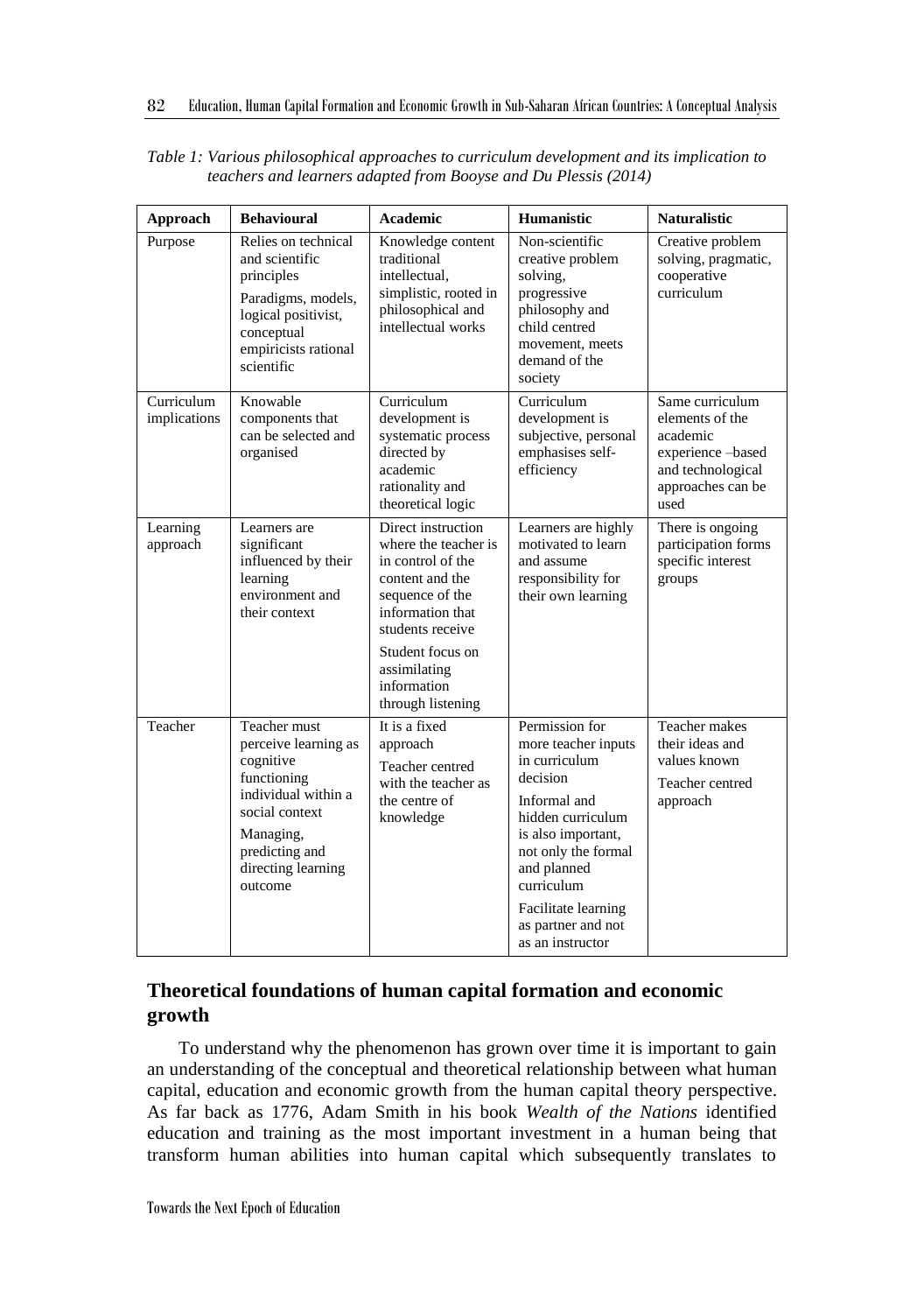economic growth in a country. Since then, scholars have extended research on the skills acquired through education as grounds for creating human capital and economic growth. The neoclassical economic growth theory beheld the assumption that economic growth in the production function is an output of labour, capital and technology. The neoclassical economic growth assumed the determinants of economic growth in the production function were only affected by external factors hence these theoretical assumptions did not directly include the concept of education and human capital formation.

According to Mankiw et al. (1992) the neoclassical theory suffered from two major weaknesses firstly, it disregarded education as a factor of production function instead explained economic growth as determined by variations of factor inputs that are exogenously determined and as well as an unexplained part which was called the Solow Residual. Secondly, the neoclassical economic growth conceptualised economic growth as an outcome that is dependent on exogenous factors which no one has control of with failure to explain determinants of these exogenous factors (Mankiw et al., 1992). This traditional substratum implied that economic growth policies were based, only on external factors and neglected internal factors. This demonstrates the shortcoming that resides with the application of only neoclassical economic growth theories that it overlooked the instrumental role played by education.

Scholars subsequently, in 1960s extended the neoclassical theory to incorporate internal policies and factors that might explain economic growth, the proposition that human capital was the residual factor that explains growth that is not accounted by an increase in capital, labour and technological advances was increasingly explored. Schultz (1961) findings showed that an increase in national output has been largely due to human capital compared to non-human capital such as an increase in the number of hours worked, land or physical and monetary capital. Schultz (1961) submitted that even though people acquire useful skills and knowledge, these are often not considered as a form of capital, yet it is this form of capital that is part of the product of deliberate investment that has led to the growth of Western societies at a faster rate than conventional capital and it forms the most distinctive feature of the economic systems. Schultz (1961) findings revealed that an increase in national output has been largely due to human capital compared nonhuman capital such as an increase in the number of hours worked, land or physical and monetary capital. Mankiw et al. (1992) developed an augmented Solow model that incorporates human capital as an additional explanatory variable that explains the human capital accumulation. The intersection between education and human capital in promoting economic growth is thus encapsulated in the human capital. Since then, there is a global emphasis on human capital driven education and economic development policies in many countries.

#### **Empirical evidence from comparative studies of developing economies**

Although theoretical assumptions provided the necessary universal theoretical armoury for the principles behind governments' investment in education empirical evidence on the relationship between education, human capital formation and economic growth in SSA countries is inconclusive. Oseni et al. (2020) observed that most SSA countries' government spend some amounts on education every year yet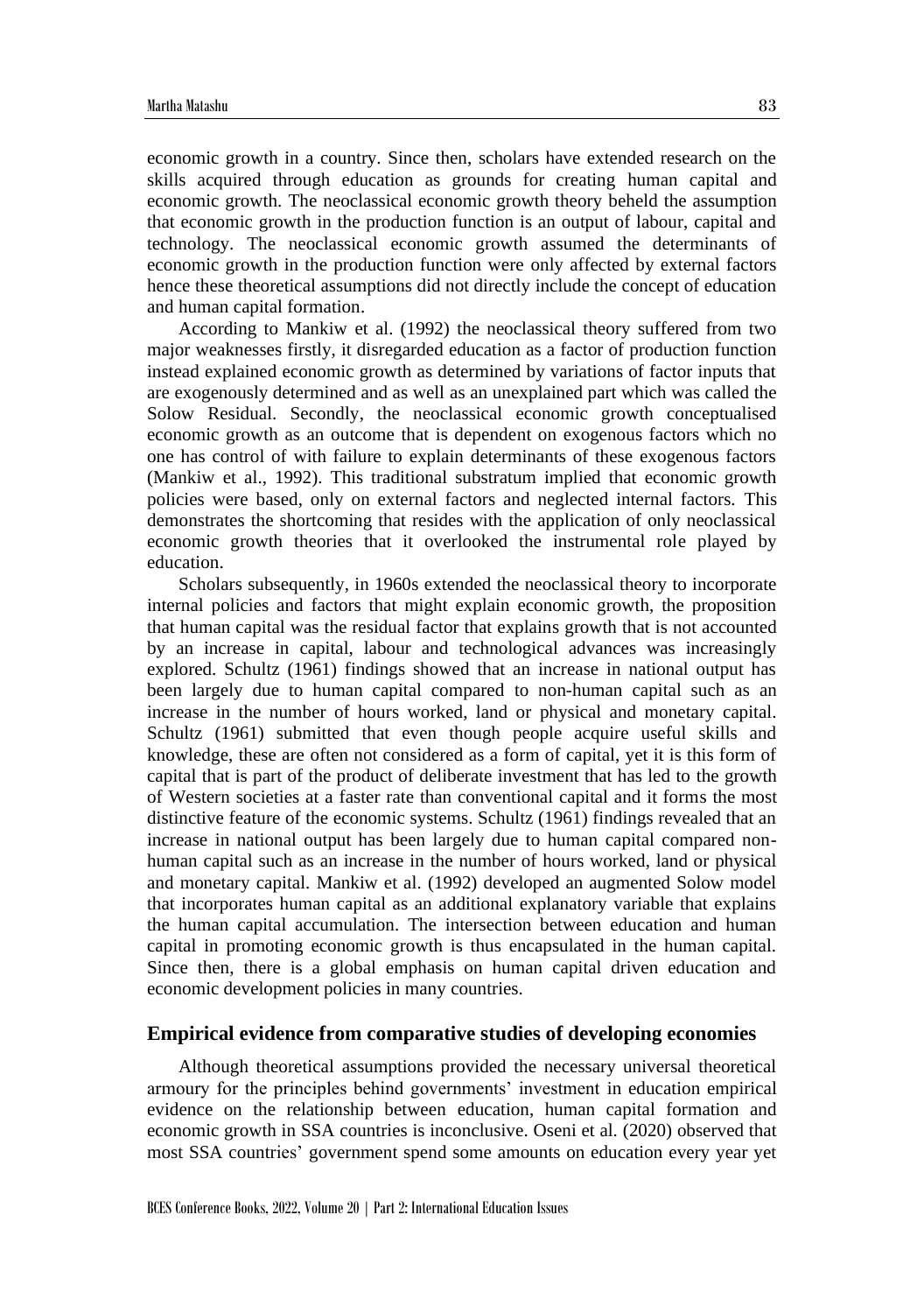the impact of such expenditure on education is inconsistent. The observed absence of economic growth in SSA raises a question about the relevance of the education to develop the human capital that contributes to economic growth as postulated by the principles of the human capital theory. These questions seek not to reject the validity of the human capital theory but rather to appeal for more scholarly debate and inquiry into the phenomenon to the end of bringing Prometheusian fire and light to the plight of the region. Whilst empirical evidence observed that educational variables that have an effect on economic growth differ across countries it does not commit to identifying the different schooling aspects which are likely to have a different effect due to different contextual factors, suggesting that educational intervention or approaches may not work the same everywhere and the same time.

Wang et al. (2021) concluded that economic development in Sub-Saharan African countries needs to reach certain thresholds of economic development first before the human capital expenditure of health may benefit the SSA region. Angrist et al. (2021) findings revealed that Africa as a whole has the average lowest learning of 352 lagging behind all other parts of the words which rated Average scores by region are as follows: East Asia and Pacific (445), Europe and Central Asia (489), Latin America and the Caribbean (402), Middle East and North Africa (399), North America (529). The study used average learning as a proxy for measuring human capital across a total of 162 countries. The low average learning found by Angrist et al. (2021) implied that Africa has the lowest human capital formation for the stated period. These findings are consistent with those World Bank (2021) who observed that the human capital index for the region falls behind 0.3 compared to standard global ranking of above 0.4. This evidence suggests that whilst education has not yet reached the threshold where it creates the human capital necessary for economic growth in SSA. Yet again the other message that might be drawn from these findings could be that the human capital theory is valid within certain conditions and invalid in other parts of the world.

Oluwatobi et al. (2020) found that SSA required human capital to build a knowledge driven economic growth. These findings suggest that SSA countries can promote economic growth through building human capital within their countries. These views affirm the theoretical principles postulated by Romer (1989) a proponent of the human capital theory who estimated in the equation of economic growth estimate. Romer (1989) observed that education represented the residual factor that explained the greater portion of the change in economic growth despite the increase in physical productive factors that is the number of work, the number of hours, and the total number of hours worked. Romer (1989) expounded that persons with greater skill may raise the productivity of others with whom they interact, therefore accumulation of human capital may increase total factor productivity in an economy. This implies that education as an important means for investing in human capital and health which jointly drive economic that contribute to economic growth. Romer (1989) attributed physical skills, educational skills acquired in primary and secondary schools as well as scientific talent acquired in post-secondary school as key determinants of economic growth in any economy.

Abdouli and Omri (2021) found a bidirectional causality relationship in 19 Asian countries during the period of 1985 to 2017. These findings highlight the critical role that educators play in building stock of human capital that facilitates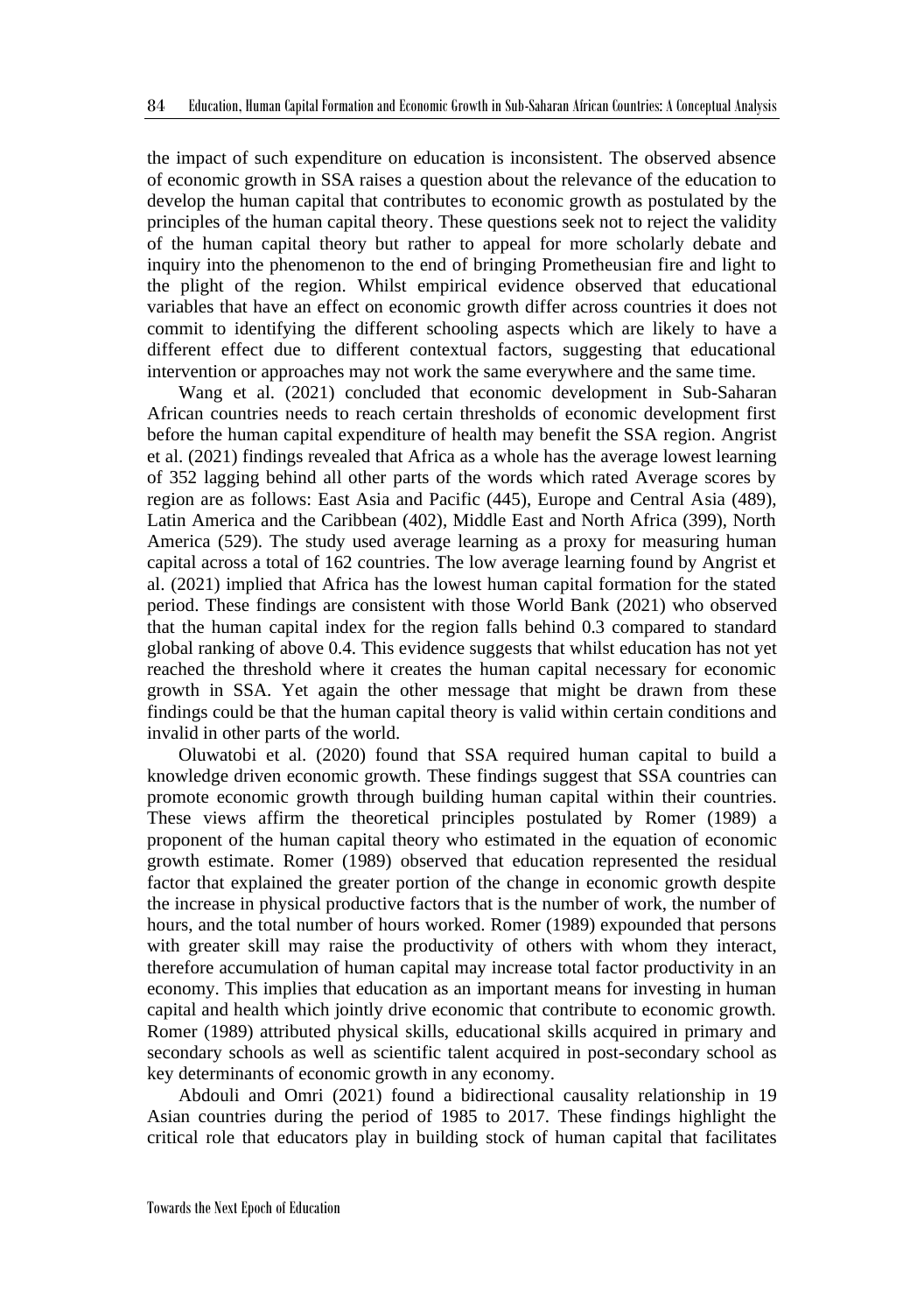economic growth. Findings in a study by Fukao et al. (2021) revealed that in Japan for 130 years from 1885 to 2015 experienced increased labour productivity which can be attributed to human capital as a major contributing factor to economic growth pre and post the world war eras in that country. In particular, they found a total increase in Japan's labor productivity rose 46-fold, with increases in the capitallabor ratio accounting for 40% of this rise, improvements in labor quality for 35%, and total factor productivity (TFP) growth for 36%. Fukao et al. (2021) findings validated theoretical assumptions of human capital theory. However best as the evidence asserts the generally accepted principles of the human capital theory it can be argued that the whole theoretical constructs cannot be held to be true without exception. In contrast to Fukao et al. (2021) findings as well as the principles of the human capital theory Mohamed et al. (2021) found that an insignificant effect of human capital on economic growth was attributed to amongst other things lack enough capacity in Egypt to utilize the productivity of human capital efficiently. It is evident from these findings that human capital theory in its attempt to explain education and human capital concepts into a scientific theory that cover the whole universe in a coherent and unified way it does not and maybe cannot show that it follows of necessity from the social science nature of things. However, it would be a mistake to assume that the human capital theory is not relevant to the SSA countries without questioning and understanding the necessary conditions that should predicates education to develop human capital which drives economic growth. What we would rather be said is that implications and application of the human capital theory in other context represents favourable examples of what education could produce under a given set of conditions.

#### **Conclusion**

It can be concluded that education within SSA has not adequately developed to promote human capital formation and economic growth as an outcome. This implies that although the human capital theory may hold promises to better development of human beings and their societies, its effect is depended on the condition of the context it is applied. Therefore, this study recommends that Sub-Saharan African countries should explore alternative approaches for building educational systems that are based on the human capital perspective to foster human capital creation and economic growth with their economies.

#### **References**

- Abdouli, M. & Omri, A. (2021): Exploring the nexus among FDI inflows, environmental quality, human capital, and economic growth in the Mediterranean region. *Journal of the Knowledge Economy*, 12(2), 788-810.
- Angrist, N., Djankov, S., Goldberg, P. K. & Patrinos, H. A. (2021): Measuring human capital using global learning data. *Nature*, 592(7854), 403-408.
- Booyse, C. & Du Plessis, E. (2014): *Curriculum studies, development, interpretation, plan and practice*, 2nd Edition. Hatfield: Van Schaik Publishers.
- Fukao, K., Makino, T. & Settsu, T. (2021): Human capital and economic growth in Japan: 1885–2015. *Journal of Economic Surveys*, 35(3), 710-740.

BCES Conference Books, 2022, Volume 20 | Part 2: International Education Issues